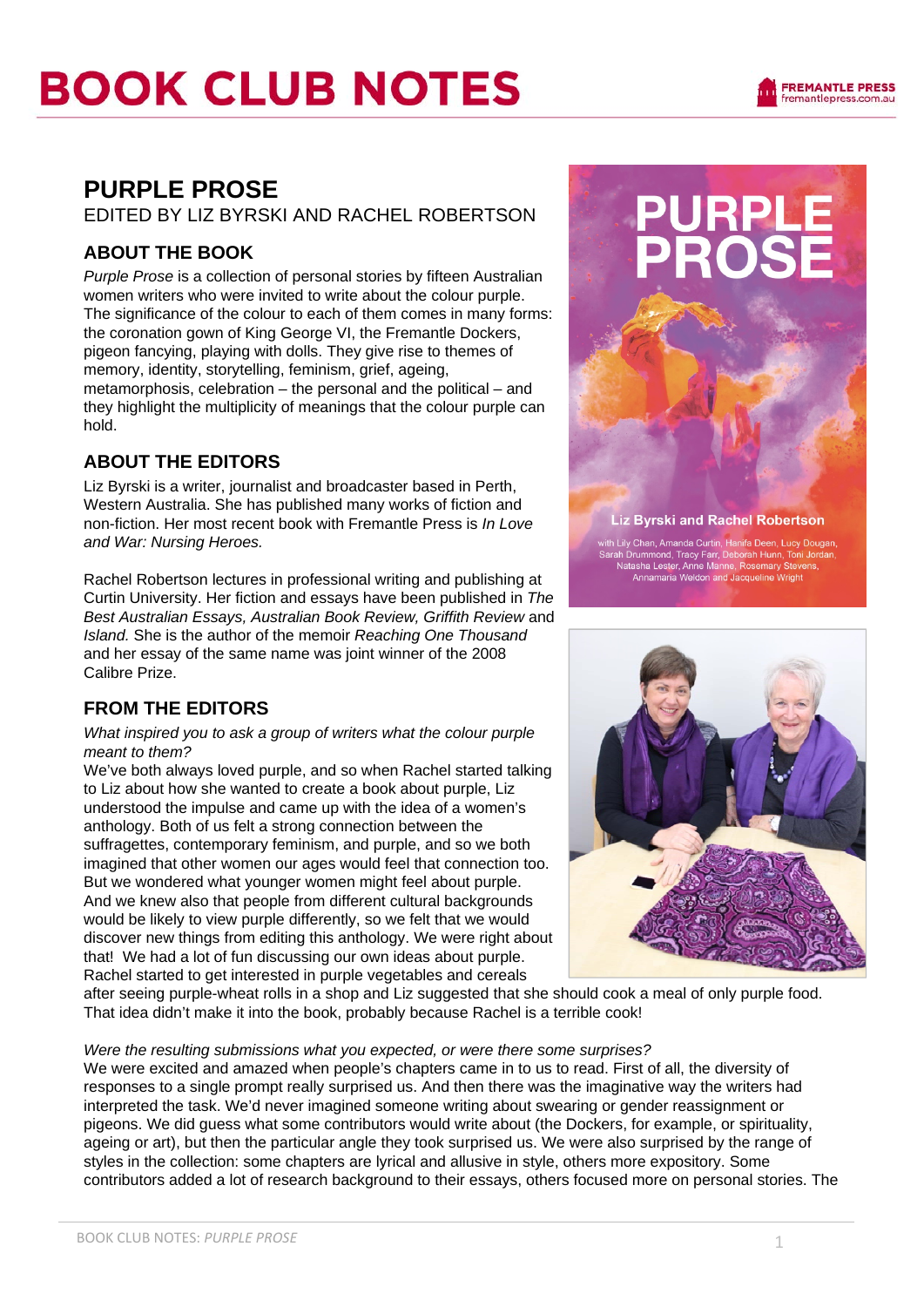

novelists and poets seemed to adapt well to writing non-fiction, though many of them did mention that it was a challenge to have to stick more closely to reality than usual.

#### *What is the value, do you think, in a collection of personal stories that focus on a theme?*

Reading the anthology now, we're not sure that purple is the theme of the book so much as a starting point. The theme might be more about how each of us view the world through a particular lens and how we understand each other through stories. Starting from a single concept or word might have led to a more tightly constrained collection, but in this case we feel purple has opened up the collection to a wider range of stories than we could have imagined.

#### *What might readers gain from this experience of reading 'bite-sized' pieces of memoir?*

We hope that readers will primarily gain pleasure from reading the anthology. We hope they will be amused, informed and inspired. The short-form memoir is a form that Rachel particularly likes because it is a way that readers can enter into a moment from someone else's life and experience a kind of transformation, as the personal becomes universal. While each story is complete in itself, the 'bite-sized' length means that you can still be left with gaps or questions. You keep thinking afterwards as your mind drifts, wondering about what you read and linking it to your own life. In this way, a short work can be powerful and evocative.

#### **DISCUSSION QUESTIONS**

#### **In general**

- What colour do you see when you think of the word *purple* (deep purple, violet, lilac etc …)
- What does the colour purple mean to you?
- What is the effect of applying a theme (such as a colour) to a collection of life-writing?
- Different emphases are placed on the colour for different writers. Does it matter if in some of the pieces purple is a starting point only? Do all of the pieces manage to remain true to the editors' request?
- At what points does the personal become political in this collection?
- In which instances do you think the writer has been surprised by their own exploration of the theme?
- Why do you think the editors chose to order these stories in the way they have? Does this order make you 'receive' the package of the book in a particular way?
- Does the collection make you think / feel differently about the colour purple?
- Each of these pieces is a work of narrative non-fiction. Many of them deploy modes of fiction (scene, dialogue, characterisation) to deliver their message. How do we understand our lives and identities when can explore them through the mode of storytelling? How does this collection demonstrate different ways of doing this?

#### **'The Things I Cannot Say' Natasha Lester**

- • *" 'One is not born, but rather becomes a woman,' Simone de Beauvoir states in* The Second Sex *and the thinker in me understands the notion that gender is socially and culturally ascribed, whereas sex relates to the anatomical body one is born with. "* (p. 18) In what ways is Natasha Lester's story a personal one, and in what ways does it wrestle with the effect that society and culture can have on the author, her brother and her family?
- This is in many ways an intensely private story. What risks does the author take in telling it? What do you think her motivation is in sharing her and her brother's story?
- How does the structure of the story assist and enable the author's revelation?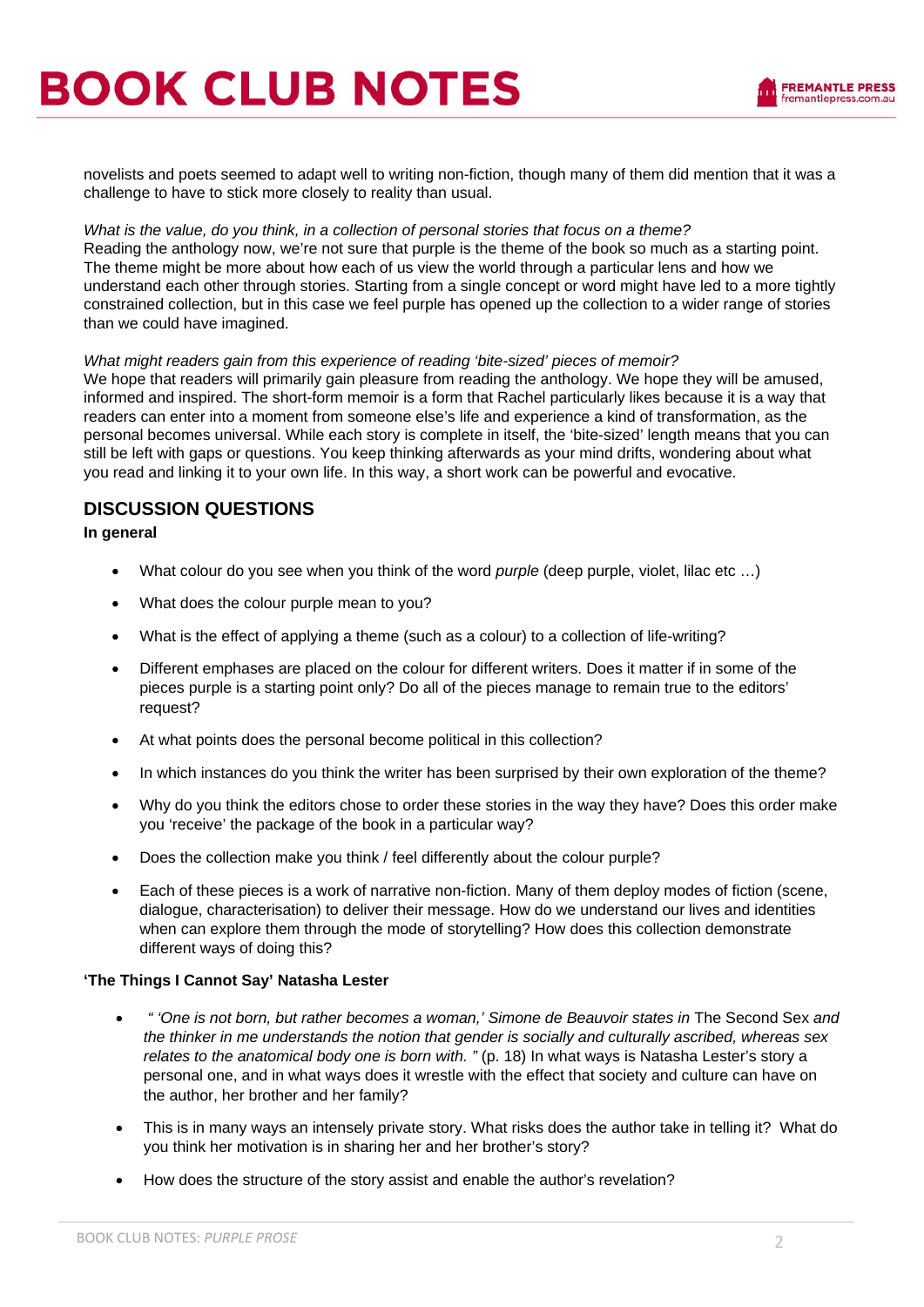- In what way is this a story about grieving, and in what way transformation?
- Why are some life transitions seen as rites of passage, while others constructed as invisible or condemned?

#### **'Maiden Aunts' Liz Byrski**

- What is a 'maiden aunt'? Is it a term that still has resonance today?
- What does Violet's purple room symbolise? What is the effect on this meaning that its occupier's name is Violet?
- What was the effect on society of having a *surplus two million* women after the Great War (p. 29)? How do the author's own aunts represent different paths open to some of this women, and as a microcosm of this surplus?
- How has the author's view of her maiden aunts shifted over time? What do you think has been her motivation in telling their story?
- In what ways does it 'help' to have written it down?

#### **'Blue Meat and Purple Language' Toni Jordan**

- *How is language coloured by emotion? Why do some words carry more power than others?*
- What is the effect of someone deliberately choosing to vary their lexicon so that they stand out from those around them? Is this an act of courage or folly – or something else?
- What difference would it make if Jordan had written this story about her father rather than her mother?
- How has Jordan's perception of her mother shifted across time?
- How has her mother's own language choices changed, and what do these transitions tell us?

#### **'Into the Whipstick' Anne Manne**

- If the mother is on a journey into old age, then so is her daughter. What has Manne learned from being witness to her mother's increasing dependence and frailty?
- What are the phases of motherhood we see in this piece?
- What is the relationship between caring and time?
- What is the role of the care foot soldier?
- As some things are lost, then others are gained. What gifts have the author and her mother received during the ageing process?
- In what ways is this piece political?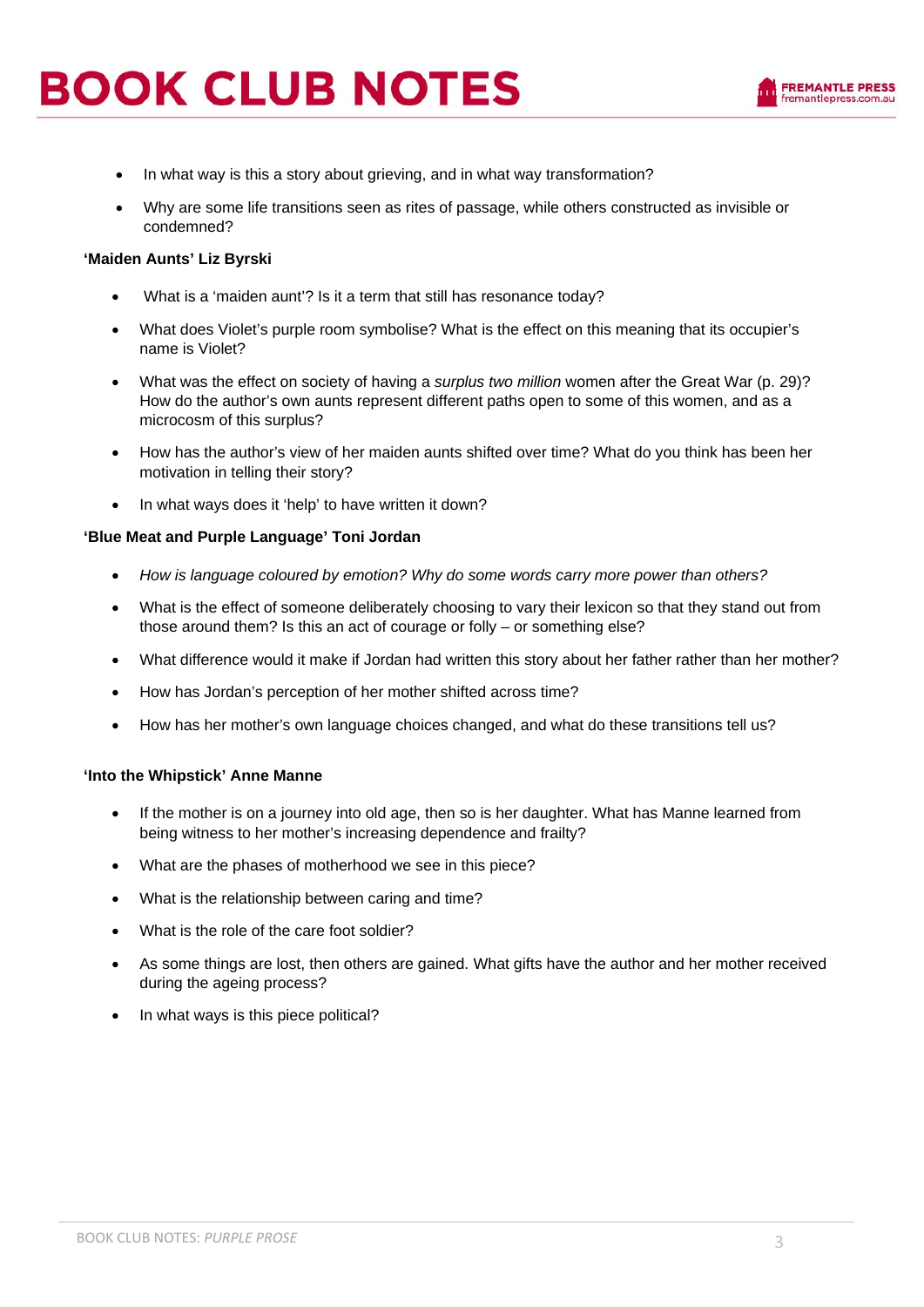#### **'Velvet' Rachel Robertson**

- Memoir itself … is as much a *mapping of a mind* as the recreation of experience (p. 65). In what ways does the author foreground the act of writing memoir in her memoir piece?
- How do imagination and memory work together in remembering the purple dress?
- Do you think that remembering is privileged over forgetting in our culture? What is the value of that negative space, the realm of the forgotten?
- In what ways is the act of writing an act of recovery?
- In what ways does this narration create something new?
- How has the author used purple in this piece as a binding device? Is it a key element of her story?

#### **''Is a Magnificent Story': Interviews with Pigeon Fanciers' Sarah Drummond**

- This story is less 'personal' than some of the others, though the author Drummond is present. What is her motivation in telling the tale she does?
- How is her own voice integral to the story?
- What do we learn from each of the characters and what is their connection to the colour purple?
- How is Dante a storyteller in his own right? And Ray? What is the importance of handing such stories down, even to a stranger like Sarah Drummond, who one might say has found these men through serendipity?
- If this is a story about pigeons and purple, why has she included the tale of the Kalgoorlie race riots?

#### **'Do You See What I See?' Tracy Farr**

- In contrast to the Drummond story, this is a much more self-reflective piece, a chance to consider her own writing life. What is the relevance of the title of the piece to the story Farr tells?
- How does the question of 'what is colour' assist her own preoccupations as a writer?
- What do Farr's reflections on colour and attempts to organise the spectrum say about language more broadly?
- What is the relationship between science and art, and what can each give the other?
- Synaesthesia, colour-blindness, macular degeneration: these are all elements of sight and seeing discussed by the writer – but in what way are they are useful metaphors too?

#### **'Mary' Lucy Dougan**

- How does the colour purple play itself out through Dougan's piece? What is the effect of her structuring her story this way?
- What is the importance to this author of 'walking back to Mary', and what is the relationship between Dougan and her ancestor?
- What has she gained through her relationship (the act of being related) to her famous aunt Dorothy Hewett?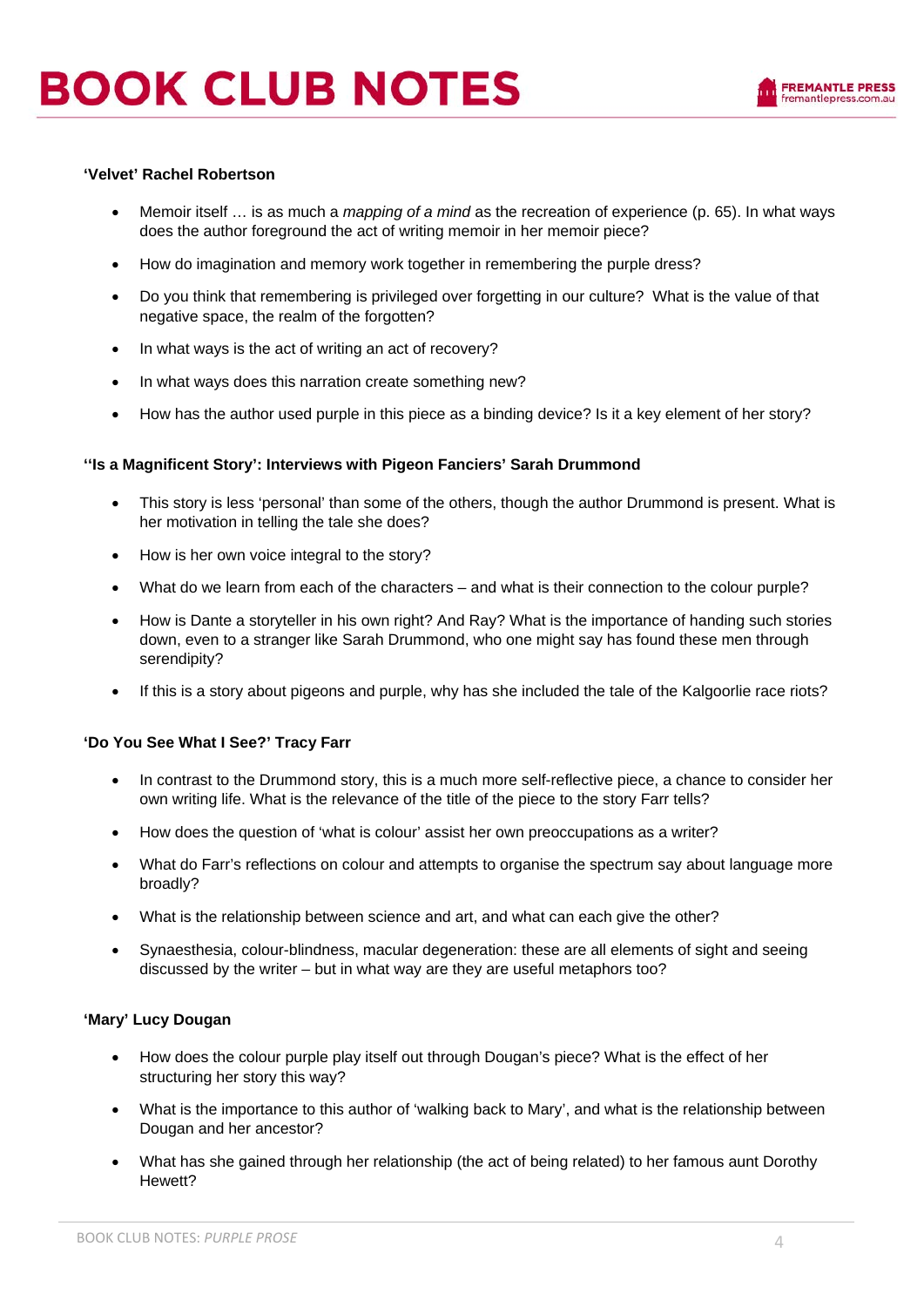- *Sometimes to see a woman's story it is best to look upside down, arse about etc* (p. 101). Do you agree with the author here? What is she saying about how women narrate their lives and how to understand these narratives?
- Is there something particularly gendered in this story of fabric, poetry and jacaranda flowers? How are these items connected to acts of creation?
- How is female self-expression constructed in this piece?

#### **'The Trouble with Purple' Annamaria Weldon**

- *That colour will bring you nothing but trouble* (p. 108). In what way does this statement set up a theme or a refrain?
- What relations exist between purple and religion in this story?
- How does this story negotiate ancestry, memory, cultural heritage? What other pieces in the collection also do the same?
- The turning points in Weldon's life *have a colour signature* (p. 110). How has colour helped frame the way that the author receives and frames the world?
- Why do you think Anna draws a link between life events and colour?
- How does she foreground her own vocation as a writer in the story that she tells?

#### **'The Red and Blue: Confessions of an (Unlikely) Dockers Fan' Deborah Hunn**

- In what way is Hunn's reflection a 'confession'?
- How is footy and fandom a useful vehicle for a personal / political contemplation?
- How does the purple theme enable Hunn to explore questions of identity both personal and cultural – and questions of belonging?
- What tensions and parallels are between, say gay pride, pride for one's team, and the traditionally macho / male culture of football? Does footy culture reflect, advance, or condense the culture of broader Australian society?
- What does the reader learn about what it is like to be an Aussie Rules footy supporter who is gay? How does one mode of identification inform the other?

#### **'The Two Loves' Lily Chan**

- How are travel, spirituality and colour integrated in this chapter? What does their fusion suggest?
- What is the nature of Chan's spiritual journey and why does she begin with a memory from when she was three?
- How has Chan deployed purple to tell her story and what is it that she wants to tell us?
- What picture of Australian life does she paint?
- *More than a decade later and this all seems innocuous; these teenage attempts to pass various*  examinations of the spirit, to graduate from jgnorant acolyte to illumined being, the continual self*progression and inquiry* (p. 137). Is Chan apologising for her youthful visions, or is she doing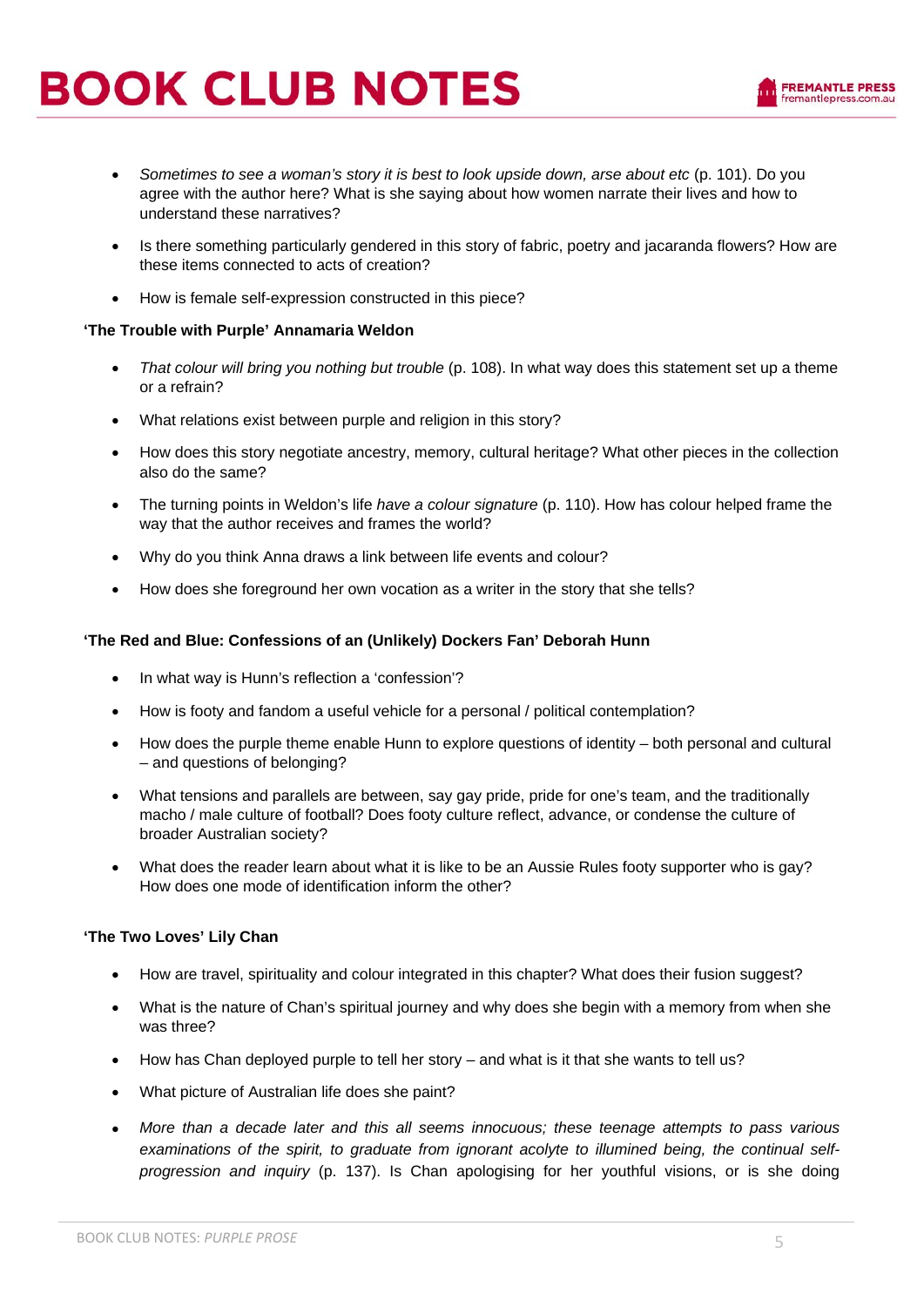something else in sharing them with us?

• What meaning might there be for Chan to find in a world where there is *vacancy of meaning* (p. 137)?

#### **'Purple Impressions' Rosemary Stevens**

- What defined the Impressionist movement? In what ways was their use of colour unique? What is it that Stevens wants us to *see* through such a detailed consideration of Impressionism? How do the paintings give shape to her own life?
- Stevens refers to purple as a *liminal shade and threshold between worlds* (p. 142). How does this establish a useful metaphorical framework for the personal story she has to tell?
- How does art in this piece inform her story and how (and what) does it help us to understand about the art?
- In what ways is this story a story as much about colour and technique as it is about finished pieces?
- What correlations are there between the piece by Tracy Farr and this one by Rosemary Stevens? Why is it useful for writers to write about art?

#### **'Bruised' Jacqueline Wright**

- What are the role and associations of the colour purple in Wright's story?
- How does she select and discard different metaphors and symbols and how does this help her move on?
- How would you describe the narrative shape of this piece and its trajectory?
- How important is it to the author that she can 'make stories' of her life? What role can narrative play in healing?
- A number of pieces in this collection are confessional pieces from fiction authors, like this one (and like Lester and Curtin). What risks does the author take when she chooses to tell a personal story that is also 'true'? Is she more exposed than when she explores the same things within fiction?
- What difference does it make to the reader if we are reading fiction or non-fiction in the way we receive the story and the 'character'?

#### **'My Descent into Purple' Hanifa Deen**

- In what ways does this author *descend* into purple? How is colour a useful frame for her tale?
- How does this piece trace shifts in consciousness, on a personal and historical level?
- Why does the author interpose play-like scenes and quotations in her piece?
- What is it that Deen admires in the women she celebrates as 'disobedient'? How has this outlook informed herown decisions?
- What is the point of intersection for this author of herself and feminism?